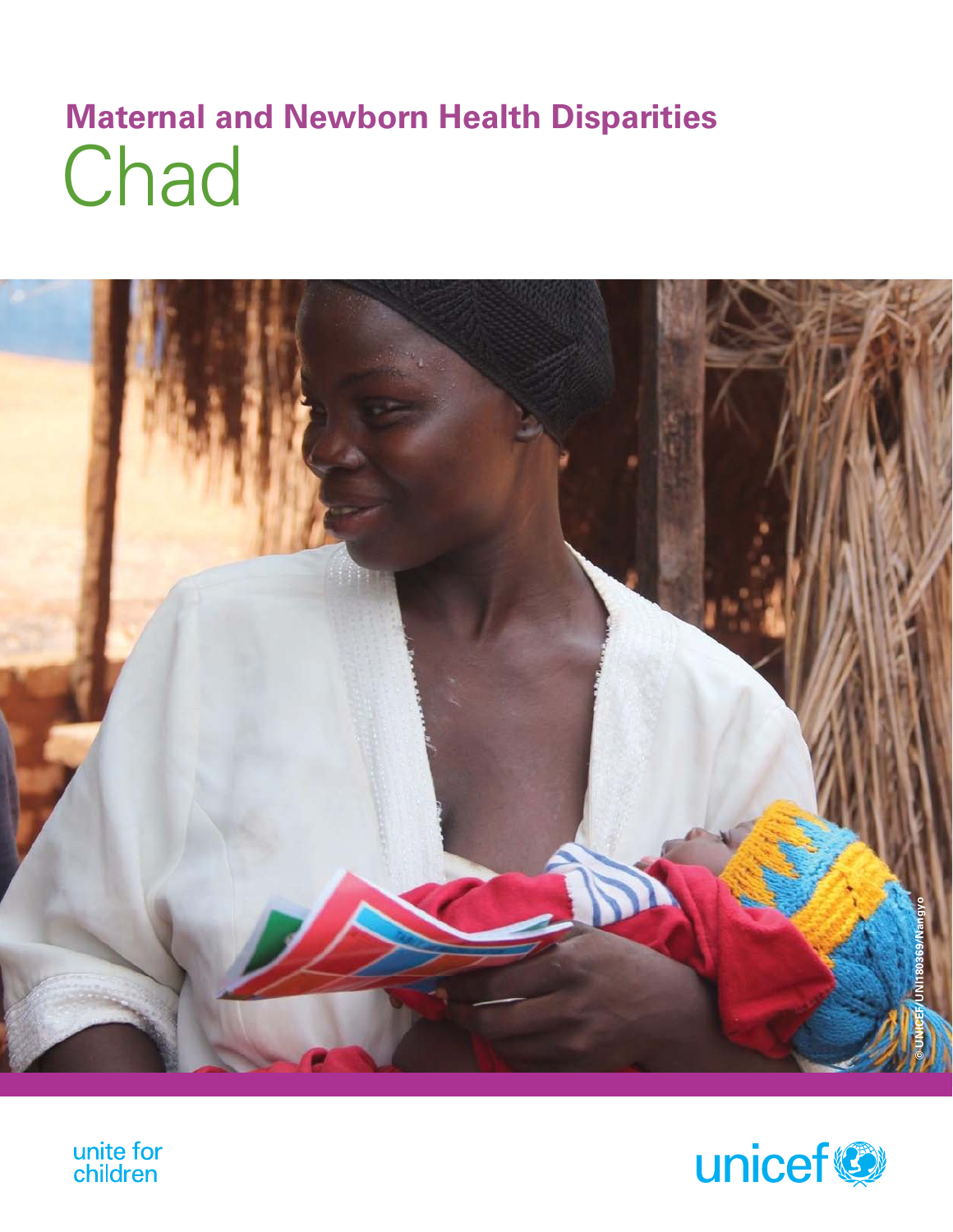# Key Facts **Maternal and Newborn Health Disparities in Chad**

## Chad reference table

| <b>Demographic indicators</b>                                               |      |                |
|-----------------------------------------------------------------------------|------|----------------|
| Total population (thousands) <sup>1</sup>                                   | 2015 | 14,037         |
| Total live births (thousands) <sup>1</sup>                                  | 2015 | 630            |
| Total Fertility Rate (number of children per woman) <sup>1</sup>            | 2015 | 6              |
| Adolescent birth rate (per 1,000 women 15-19) <sup>10</sup>                 | 2009 | 203            |
| <b>Impact indicators</b>                                                    |      |                |
| Maternal mortality ratio (per 100,000 live births) <sup>4</sup>             | 2015 | 856            |
| Average annual rate of MMR reduction between 1990 and 2015 (%) <sup>5</sup> | 2015 | $\overline{2}$ |
| Lifetime risk of maternal death: 1 in x <sup>4</sup>                        | 2015 | 18             |
| Stillbirth rate (per 1,000 total births) <sup>6</sup>                       | 2015 | 40             |
| Preterm birth rate (per 100 live births) <sup>7</sup>                       | 2010 | 13.1           |
| Under-five mortality rate (per 1,000 live births) $3$                       | 2015 | 139            |
| Under-five deaths that are newborn $(%)^3$                                  | 2015 | 29             |
| Neonatal mortality rate (per 1,000 live births) $3$                         | 2015 | 39             |
| Neonatal deaths (thousands) <sup>3</sup>                                    | 2015 | 24             |
| <b>Service Delivery</b>                                                     |      |                |
| Availability of EmONC Services (% of minimum acceptable level) <sup>8</sup> | 2011 | 20             |
| Physician density (per 1,000 population) <sup>9</sup>                       | 2006 | < 0.1          |
| Nurse and midwife density (per 1,000 population) <sup>9</sup>               | 2006 | 0.2            |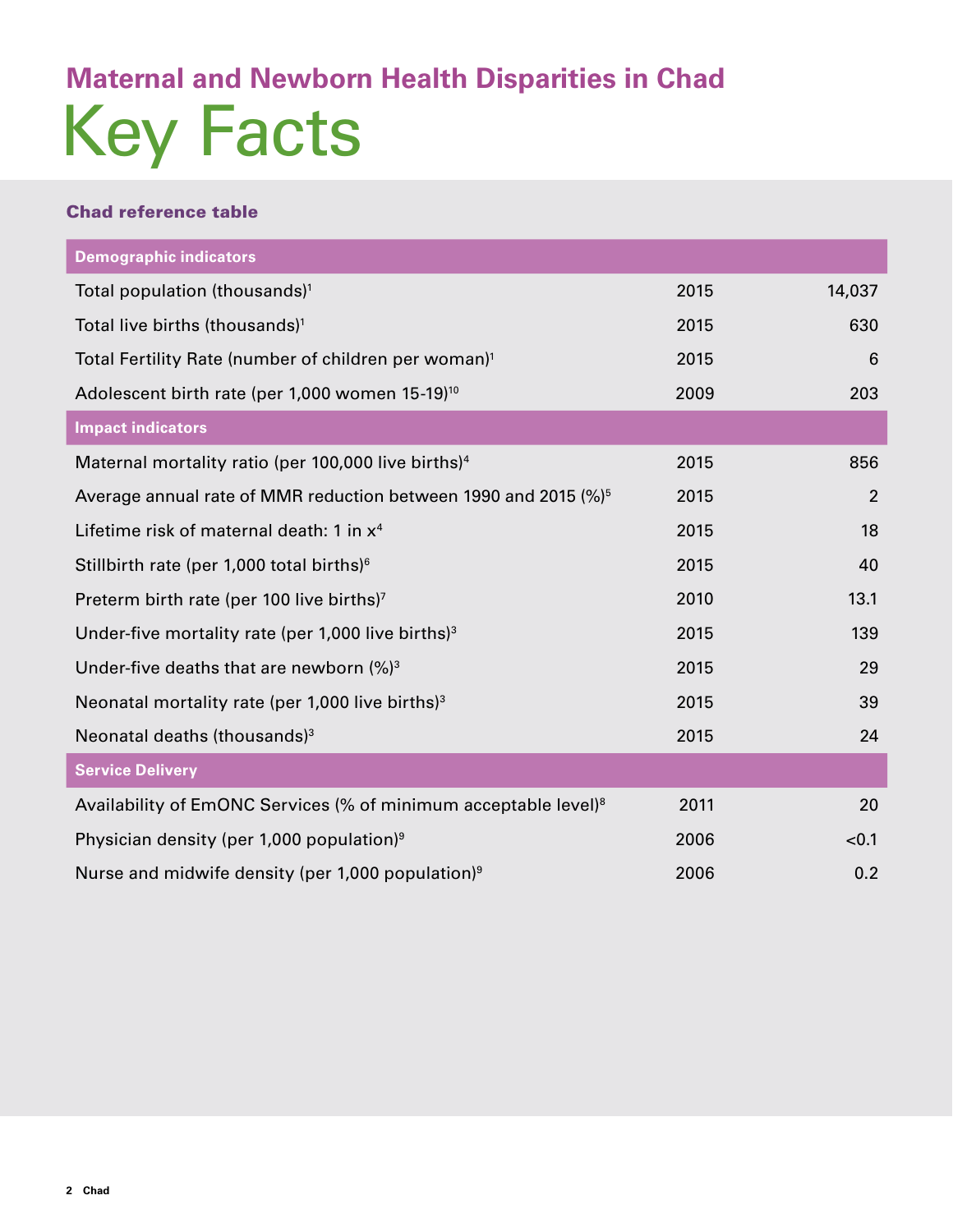# Chad **Maternal and Newborn Health Disparities**

**In 2015, 630,000 babies were born in Chad, or around 1,700 every day.1** Among young women (aged 20-24), 47 percent had a baby before age 18.ª Approximately 65 babies will die each day before reaching their first month $^3$ ; 69 stillbirths occur every day. $^6$ 

### **Neonatal mortality rate:**

The neonatal mortality rate (NMR)^ in the country is 39 deaths per 1,000 live births. $^3$ 

NMR≠ in rural areas is 37 deaths per 1,000 live births and 34 deaths per 1,000 live births in urban areas for an urban-to-rural NMR ratio of 0.9.<sup>2</sup>

While the NMR<sup>≠</sup> among the poorest households is 35 neonatal deaths per 1,000 live births, it is slightly higher among the richest households at 37 neonatal deaths per 1,000 live births.<sup>2</sup>

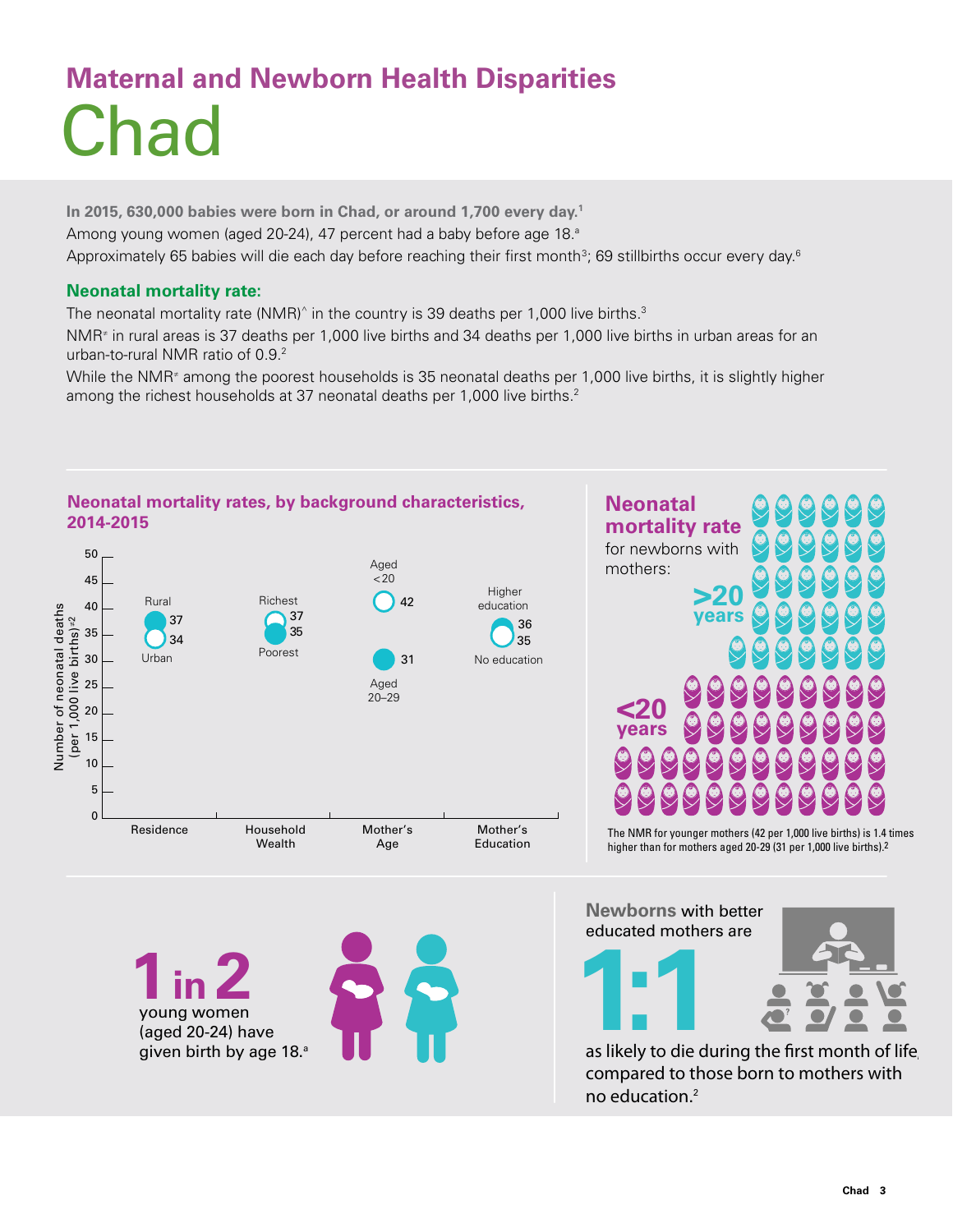# Chad — Causes of Neonatal Mortality, 2015



# **Disparities in key maternal and newborn health interventions, Chad, 2014-20152**

|                                                |                          | <b>Coverage - care for mothers</b>                                         |                                    |                                                                   |              |                                          |                                                             |  |  |
|------------------------------------------------|--------------------------|----------------------------------------------------------------------------|------------------------------------|-------------------------------------------------------------------|--------------|------------------------------------------|-------------------------------------------------------------|--|--|
|                                                |                          | <b>Demand for family</b><br>planning satisfied<br>by modern<br>methods (%) | Antenatal care<br>4 times $(\%)^a$ | coverage at least Skilled attendant Institutional<br>at birth (%) | delivery (%) | Delivered by<br>caesarean<br>section (%) | <b>Postnatal care</b><br>of mothers<br>within 2 days<br>(%) |  |  |
|                                                | Urban                    | 27.1                                                                       | 44.1                               | 58.6                                                              | 53.4         | 3.8                                      | 30.7                                                        |  |  |
| Residence                                      | Rural                    | 14.3                                                                       | 16.9                               | 15.9                                                              | 13.9         | 0.8                                      | 12.4                                                        |  |  |
| Residence ratio (urban to rural)               |                          | 1.9                                                                        | 2.6                                | 3.7                                                               | 3.8          | 4.8                                      | 2.5                                                         |  |  |
| Household                                      | Richest                  | 27.7                                                                       | 45.4                               | 62.7                                                              | 57.1         | 4.0                                      | 32.0                                                        |  |  |
| Wealth                                         | Poorest                  | $13.6$                                                                     | 11.3                               | 14.1                                                              | 12.9         | 0.8                                      | $13.0$                                                      |  |  |
| Household wealth ratio<br>(richest to poorest) |                          | 2.0                                                                        | 4.0                                | 4.4                                                               | 4.4          | 5.0                                      | 2.5                                                         |  |  |
|                                                | Less than 20             | 8.9                                                                        | 23.0                               | 25.1                                                              | 23.1         | 1.4                                      | 13.4                                                        |  |  |
| Mother's<br>age                                | $20 - 34$                |                                                                            | 22.6                               | 24.1                                                              | 21.3         | 1.3                                      | 16.3                                                        |  |  |
|                                                | $35 - 49$                | 21.1                                                                       | 21.5                               | 24.3                                                              | 21.6         | 2.0                                      | $17.9$                                                      |  |  |
|                                                | No education             | 11.7                                                                       | $16.7$                             | $16.4$                                                            | 14.4         | 0.9                                      | $11.5$                                                      |  |  |
| Mother's                                       | Primary                  | 23.0                                                                       | 31.9                               | 30.3                                                              | 26.9         | 1.6                                      | 19.6                                                        |  |  |
| education                                      | Secondary                | 31.8                                                                       |                                    | 60.0                                                              | 54.6         | 3.4                                      | 30.1                                                        |  |  |
|                                                | Higher                   | 39.2                                                                       |                                    | 95.1                                                              | 91.3         | 15.4                                     | (50.2)                                                      |  |  |
| (highest to lowest)                            | Mother's education ratio | 3.4                                                                        |                                    | 5.8                                                               | 6.3          | 17.1                                     | 4.4                                                         |  |  |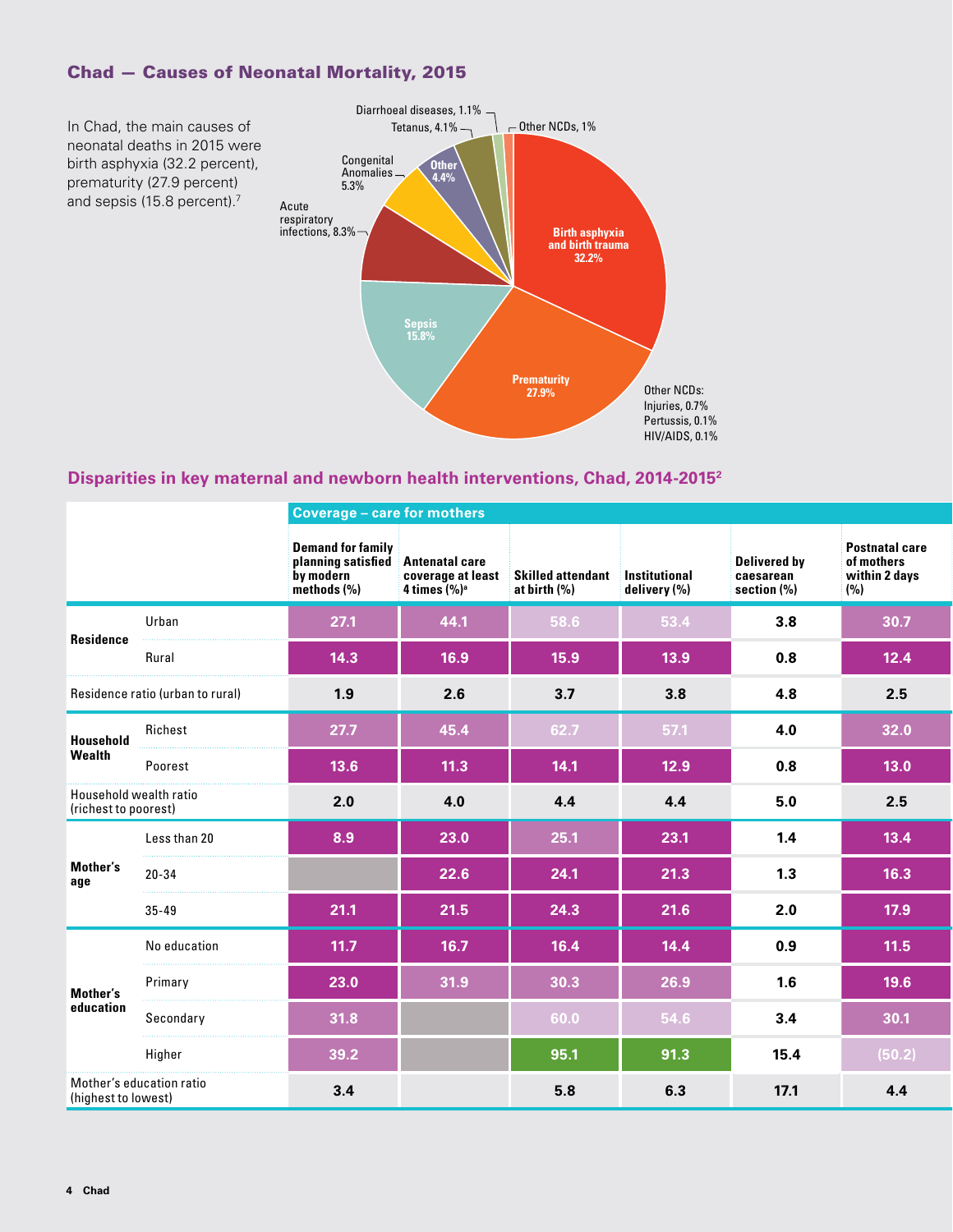### **Maternal and newborn health coverage indicators**

#### **By residence:**

- In rural areas, 17 percent of women made at least 4 antenatal care (ANC) visits, compared to 44 percent in urban areas.
- Coverage of skilled attendance at birth is 16 percent in rural areas, compared to 59 percent in urban areas.
- 3 percent of newborns in rural areas receive postnatal care (PNC) within 2 days after birth, compared to 9 percent in urban areas.

#### **By household wealth:**

- Most mothers among richest households (45 percent) made at least four ANC visits, compared to 11 percent of mothers from the poorest households.<sup>a</sup>
- Only 14 percent of mothers in the poorest households had a skilled attendant at birth, compared to 63 percent of mothers in the richest households.2
- 9 percent of newborns in the richest households receive PNC within 2 days after birth, compared to 4 percent among the poorest households.<sup>2</sup>



| <b>Coverage - care for newborns</b>                             |                                       |                                                |                                                                                                       |      |                                                |                                           |                           | Other                                  |
|-----------------------------------------------------------------|---------------------------------------|------------------------------------------------|-------------------------------------------------------------------------------------------------------|------|------------------------------------------------|-------------------------------------------|---------------------------|----------------------------------------|
| <b>Postnatal</b><br>care of<br>newborns<br>within 2 days<br>(%) | Newborn<br>weighed at<br>birth $(\%)$ | Early<br>initiation of<br>breastfeeding<br>(%) | <b>Exclusive</b><br>breastfeeding BCG vaccine,<br>$\left( < 6 \text{ months} \right)$ (%) newborn (%) |      | Pentavalent<br>1 vaccination<br>received (%)** | Tetanus<br>protection for<br>newborns (%) | Birth<br>registration (%) | Births by<br>age 18 (%) <sup>a,#</sup> |
| 9.0                                                             | 34.3                                  | 21.9                                           |                                                                                                       | 76.6 | 70.5                                           | 72.2                                      | 35.6                      | 38.1                                   |
| 3.4                                                             | 6.6                                   | 23.3                                           |                                                                                                       | 55.9 | 55.6                                           | 51.5                                      | 6.4                       | 50.9                                   |
| 2.6                                                             | $5.2$                                 | 0.9                                            |                                                                                                       | 1.4  | 1.3                                            | 1.4                                       | 5.6                       | 0.7                                    |
| 8.7                                                             | 36.7                                  | 23.9                                           |                                                                                                       | 80.0 | 74.6                                           | 74.0                                      | 39.1                      | 38.5                                   |
| 3.6                                                             | 5.9                                   | 21.2                                           |                                                                                                       | 52.9 | 52.5                                           | 52.5                                      | 6.0                       | 49.4                                   |
| 2.4                                                             | 6.2                                   | 1.1                                            |                                                                                                       | 1.5  | 1.4                                            | 1.4                                       | 6.5                       | 0.8                                    |
| 3.7                                                             | 11.7                                  |                                                |                                                                                                       |      |                                                | 54.7                                      |                           |                                        |
| 4.3                                                             | 12.0                                  |                                                |                                                                                                       |      |                                                | 56.2                                      |                           |                                        |
| 6.9                                                             | 12.8                                  |                                                |                                                                                                       |      |                                                | 54.6                                      |                           |                                        |
| 3.4                                                             | 6.7                                   | 25.8                                           |                                                                                                       | 49.6 | 48.2                                           | 45.1                                      |                           | 55.3                                   |
| 5.2                                                             | 14.3                                  | 18.1                                           |                                                                                                       | 74.9 | 74.4                                           | 73.4                                      |                           | 45.4                                   |
| 8.0                                                             | 39.3                                  | 19.2                                           |                                                                                                       | 81.0 | 79.1                                           | 80.0                                      |                           |                                        |
| (20.5)                                                          | 89.1                                  | (20.9)                                         |                                                                                                       |      |                                                | 77.1                                      |                           |                                        |
| 6.0                                                             | 13.3                                  | 0.8                                            |                                                                                                       |      |                                                | 1.7                                       |                           |                                        |

**Data not available**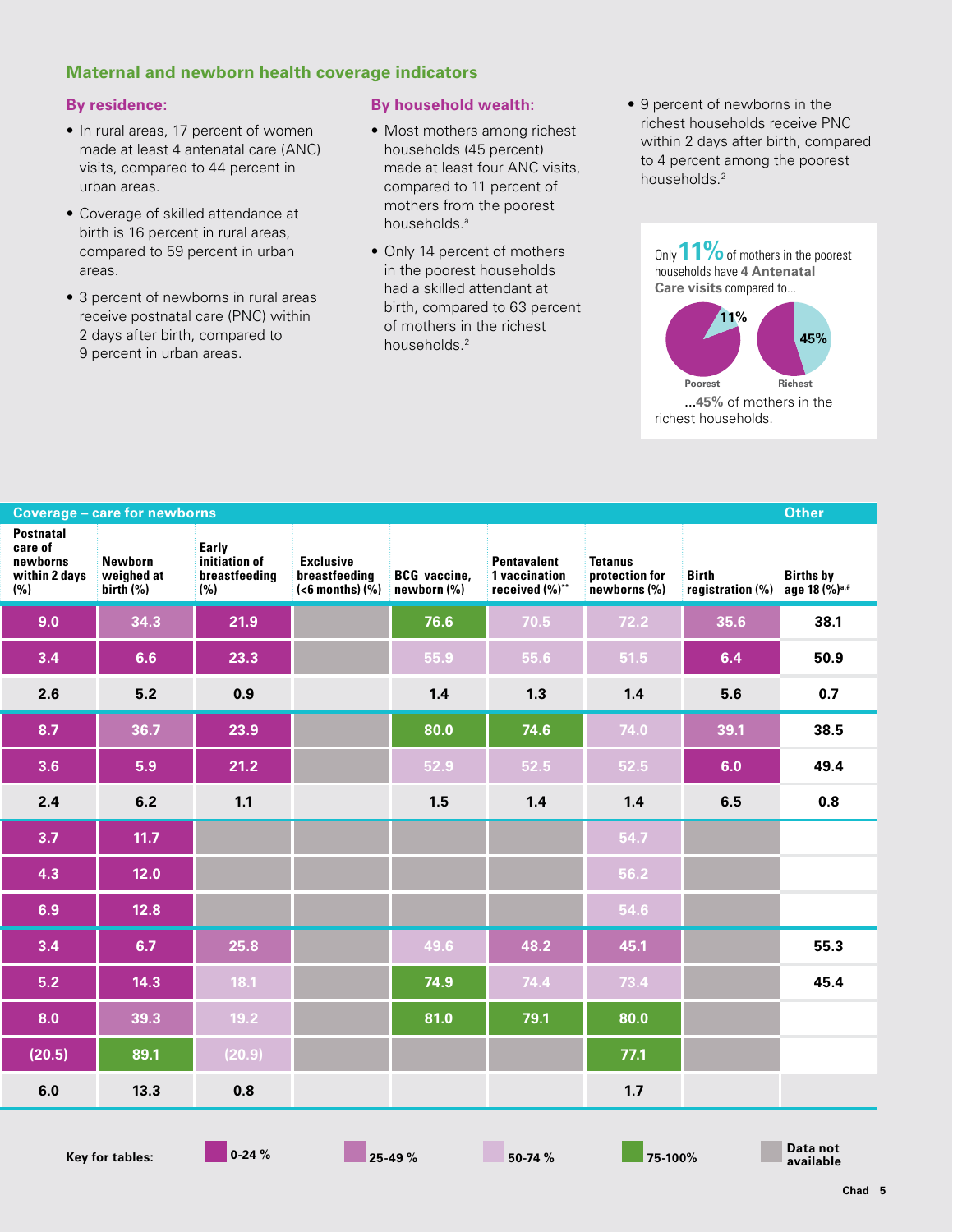#### Selected maternal and newborn health indicators, **by region, 2014-2015 By mother's age: By mother's age:**



• 23 percent of mothers

# ||||||

- aged 20-34 made at least four ANC visits, compared to 23 percent among younger mothers (aged less than 20).<sup>a</sup>
- Mothers aged 20-34 and younger mothers have similar levels of skilled attendance at birth (24 percent and 25 percent, respectively).<sup>2</sup>
- Their newborns receive low levels of postnatal care: 4 percent and 4 percent, respectively.<sup>2</sup>

### Disparities in key maternal and newborn health interventions, Chad, 2014-20152

|                        |                           | <b>Coverage - care for mothers</b>                                         |                                           |                                                                      |                   |                                                     |                                                             |  |  |
|------------------------|---------------------------|----------------------------------------------------------------------------|-------------------------------------------|----------------------------------------------------------------------|-------------------|-----------------------------------------------------|-------------------------------------------------------------|--|--|
|                        |                           | <b>Demand for family</b><br>planning satisfied<br>by modern<br>methods (%) | <b>Antenatal care</b><br>4 times $(\%)^a$ | coverage at least Skilled attendant Institutional<br>at birth $(\%)$ | delivery (%)      | <b>Delivered by</b><br>caesarean<br>section $(\% )$ | <b>Postnatal care</b><br>of mothers<br>within 2 days<br>(%) |  |  |
|                        | <b>National estimate</b>  | $\overline{17.6}$                                                          | 23.2                                      | 24.3                                                                 | 21.7              | 1.4                                                 | 16.0                                                        |  |  |
|                        | Batha                     | 4.1                                                                        | 6.9                                       | 8.1                                                                  | 8.0               | 0.5                                                 | 5.1                                                         |  |  |
|                        | Borkou, Tibesti           | 4.9                                                                        |                                           | 20.0                                                                 | $\overline{17.0}$ | 1.3                                                 | 7.3                                                         |  |  |
|                        | Chari baguirmi            | 2.2                                                                        | 14.0                                      | 11.1                                                                 | 10.2              | 0.2                                                 | 6.5                                                         |  |  |
|                        | Guéra                     | 19.8                                                                       | 25.4                                      | 15.9                                                                 | $\overline{14.5}$ | 0.7                                                 | 13.6                                                        |  |  |
|                        | Hadjer-Lamis              | 1.5                                                                        | $12.8$                                    | 14.6                                                                 | 12.4              | 0.8                                                 | 8.4                                                         |  |  |
|                        | Kanem                     | 1.5                                                                        | 33.1                                      | 6.2                                                                  | 5.2               | 0.3                                                 | 4.6                                                         |  |  |
|                        | Lac                       | 0.4                                                                        | 16.0                                      | 3.9                                                                  | 4.0               | 0.0                                                 | 5.4                                                         |  |  |
|                        | Logone Occidental         | 27.6                                                                       | 31.3                                      | 32.2                                                                 | 29.1              | 1.4                                                 | 27.4                                                        |  |  |
|                        | Logone Oriental           | 32.4                                                                       | 19.0                                      | 29.8                                                                 | 27.0              | 1.3                                                 | 25.3                                                        |  |  |
|                        | Mandoul                   | 32.6                                                                       | $\boxed{17.8}$                            | 29.7                                                                 | 28.5              | 2.3                                                 | $19.2$                                                      |  |  |
| Region                 | Mayo Kebbi Est            | 7.4                                                                        | 25.4                                      | 24.3                                                                 | 20.9              | 0.4                                                 | $\overline{12.5}$                                           |  |  |
|                        | Mayo Kebbi Ouest          | $10.5$                                                                     | 16.0                                      | 32.0                                                                 | 24.7              | 1.0                                                 | 15.0                                                        |  |  |
|                        | Moyen Chari               | 29.0                                                                       | 35.7                                      | 32.8                                                                 | 28.4              | 2.6                                                 | $\boxed{19.1}$                                              |  |  |
|                        | Ouaddaï                   | 4.6                                                                        | $15.7$                                    | 12.3                                                                 | 11.4              | 1.2                                                 | 9.9                                                         |  |  |
|                        | Salamat                   | 12.1                                                                       | 12.1                                      | 17.9                                                                 | 16.0              | 1.0                                                 | 17.1                                                        |  |  |
|                        | Tandjilé                  | 12.7                                                                       | 22.7                                      | 26.4                                                                 | 22.5              | 0.7                                                 | $19.1$                                                      |  |  |
|                        | Wadi Fira                 | $\overline{1.8}$                                                           | 8.1                                       | 7.6                                                                  | 7.3               | 0.8                                                 | 3.8                                                         |  |  |
|                        | N'Djaména                 | 26.7                                                                       | 50.5                                      | 73.2                                                                 | 67.0              | 6.7                                                 | 29.0                                                        |  |  |
|                        | Barh El Gazal             | $\overline{0.0}$                                                           | $15.8$                                    | 8.5                                                                  | 6.4               | 0.0                                                 | 5.2                                                         |  |  |
|                        | Ennedi Est, Ennedi Ouest  | 1.4                                                                        |                                           | 10.7                                                                 | 9.9               | 0.3                                                 | 7.8                                                         |  |  |
|                        | Sila                      | 6.7                                                                        | 15.8                                      | 13.8                                                                 | 11.4              | 0.7                                                 | 10.8                                                        |  |  |
|                        |                           |                                                                            |                                           |                                                                      |                   |                                                     |                                                             |  |  |
| Regional<br>erformance | Highest value             | Mandoul                                                                    | N'Djaména                                 | N'Djaména                                                            | N'Djaména         | N'Djaména                                           | N'Djaména                                                   |  |  |
|                        |                           | 32.6                                                                       | 50.5                                      | 73.2                                                                 | 67.0              | 6.7                                                 | 29.0                                                        |  |  |
|                        | Lowest value              | Barh El Gazal                                                              | Batha                                     | Lac                                                                  | Lac               | <b>Barh El Gazal</b>                                | Wadi Fira                                                   |  |  |
|                        |                           | 0.0                                                                        | 6.9                                       | 3.9                                                                  | 4.0               | 0.0                                                 | 3.8                                                         |  |  |
| ൦                      | Ratio (highest to lowest) |                                                                            | 7.3                                       | 18.8                                                                 | 16.8              |                                                     | 7.6                                                         |  |  |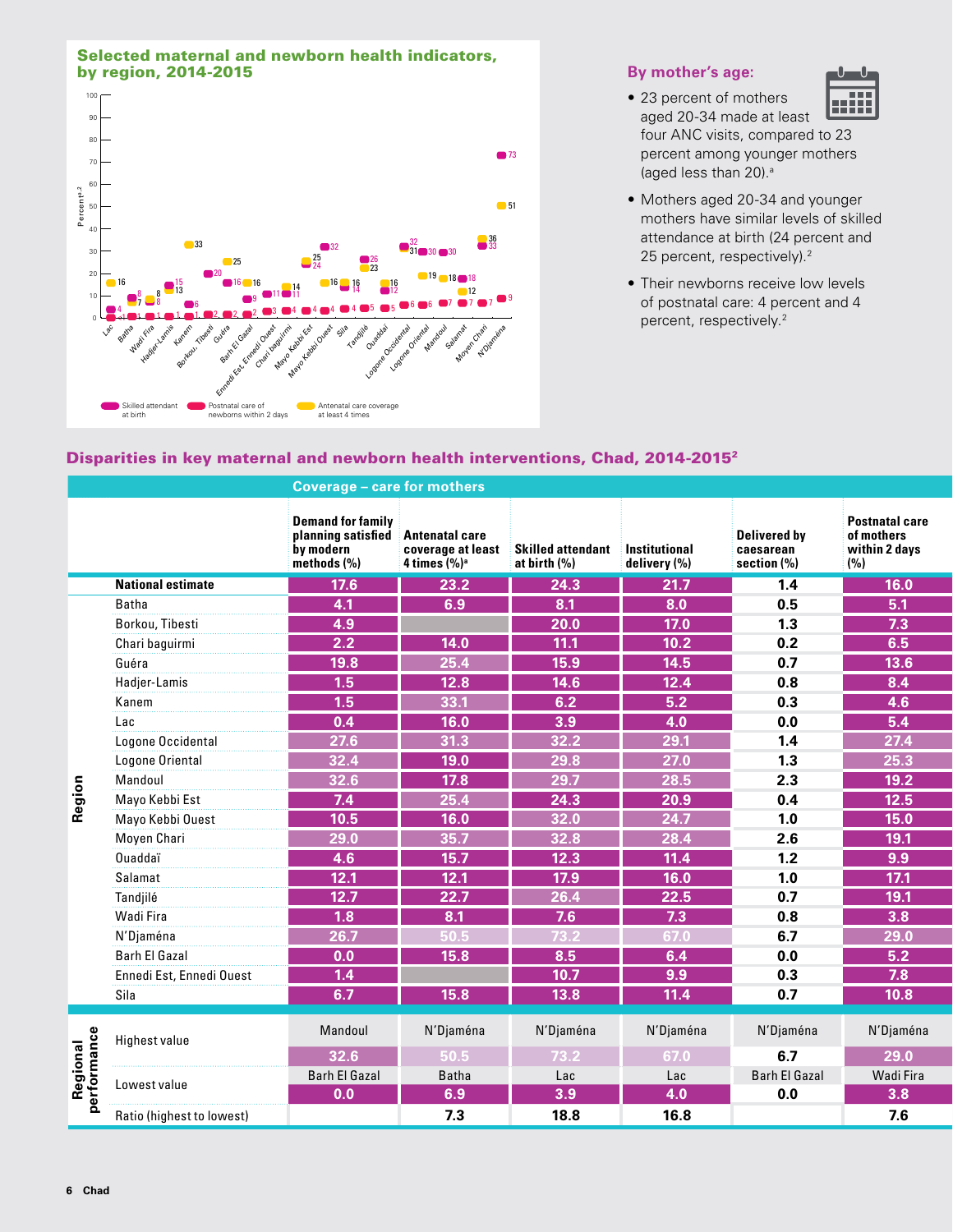### **By mother's education:**

- Only 16 percent of mothers with no education had a skilled attendant at birth, compared to 30 percent with primary education and 95 percent for mothers with higher education.2
- 3 percent of newborns are checked within two days after birth if their mothers have no education, compared to 5 percent of mothers with a primary education and 21 percent of mothers who received higher education.<sup>2</sup>

The better educated the mother is, the more likely she will receive critical **maternal health services**



Percentage of women having a skilled birth attendant relative to their education level

#### **By geographic regions:**

- N'Djaména saw the highest rate of antenatal care coverage (at least four visits) of 51 percent, compared to the lowest coverage of 7 percent in Batha.<sup>a</sup>
- The region with the highest coverage of skilled birth attendance is N'Djaména with 73 percent; the lowest coverage is Lac with 4 percent – a difference of more than 18 times.<sup>2</sup>
- N'Djaména has the highest coverage of PNC for newborns (within 2 days after birth) with 9 percent while Lac has the lowest coverage at less than 1 percent.2

| <b>Coverage - care for newborns</b>                             |                                    |                                                |                                                       |                                    |                                               |                                           |                           | Other                                         |
|-----------------------------------------------------------------|------------------------------------|------------------------------------------------|-------------------------------------------------------|------------------------------------|-----------------------------------------------|-------------------------------------------|---------------------------|-----------------------------------------------|
| <b>Postnatal</b><br>care of<br>newborns<br>within 2 days<br>(%) | Newborn<br>weighed at<br>birth (%) | Early<br>initiation of<br>breastfeeding<br>(%) | <b>Exclusive</b><br>breastfeeding<br>$(6 months)$ (%) | <b>BCG</b> vaccine,<br>newborn (%) | Pentavalent<br>1 vaccination<br>received (%)* | Tetanus<br>protection for<br>newborns (%) | Birth<br>registration (%) | <b>Births by</b><br>age 18 (%) <sup>a,#</sup> |
| 4.5                                                             | 12.0                               | 23.0                                           | $\overline{0.3}$                                      | 59.6                               | $-58.3$                                       | $-55.7$                                   | 12.0                      | 47.4                                          |
| 0.7                                                             | 3.2                                | 43.7                                           |                                                       | 20.4                               | 18.5                                          | $21.5$                                    | 8.9                       | 63.2                                          |
| 1.7                                                             | 11.4                               | 27.9                                           |                                                       | 28.5                               | 26.8                                          | 37.0                                      | 10.0                      |                                               |
| 3.5                                                             | 2.9                                | 25.9                                           |                                                       | 32.8                               | 19.1                                          | 24.9                                      | 11.0                      | 59.0                                          |
| $\overline{1.8}$                                                | 8.4                                | 23.6                                           |                                                       | 56.9                               | 59.2                                          | 55.5                                      | 7.6                       | 52.1                                          |
| 1.3                                                             | 6.3                                | 28.4                                           |                                                       | 54.9                               | 57.2                                          | 44.3                                      | 6.5                       | 64.7                                          |
| 1.4                                                             | 1.2                                | 52.0                                           |                                                       | 45.2                               | 41.9                                          | 41.9                                      | 3.7                       | 51.9                                          |
| 0.3                                                             | 0.4                                | 39.4                                           |                                                       | 35.7                               | 37.1                                          | 27.8                                      | 2.8                       | 65.7                                          |
| 6.1                                                             | 16.5                               | 18.3                                           |                                                       | 60.8                               | 65.7                                          | 72.6                                      | $15.5$                    | 38.5                                          |
| 6.4                                                             | $\boxed{11.2}$                     | 13.3                                           |                                                       | 70.9                               | 67.6                                          | 71.1                                      | 11.0                      | 47.5                                          |
| 7.1                                                             | 19.5                               | 20.5                                           |                                                       | 81.4                               | 83.8                                          | 77.0                                      | 11.2                      | 49.4                                          |
| 3.7                                                             | 12.9                               | $18.2$                                         |                                                       | 70.0                               | 67.5                                          | 53.7                                      | 5.9                       | 56.7                                          |
| 4.0                                                             | 12.6                               | $16.8$                                         |                                                       | 83.6                               | 86.2                                          | 72.5                                      | 5.3                       | 34.2                                          |
| 7.1                                                             | $\overline{18.8}$                  | 21.8                                           |                                                       | 74.1                               | 70.0                                          | 65.4                                      | $\overline{17.7}$         | 32.8                                          |
| 5.1                                                             | 3.7                                | 22.2                                           |                                                       | 30.5                               | 20.9                                          | 28.2                                      | 12.1                      | 39.6                                          |
| 7.1                                                             | 7.4                                | 23.3                                           |                                                       | 52.4                               | 41.7                                          | 54.0                                      | 4.8                       | 63.8                                          |
| 4.5                                                             | 11.7                               | 15.4                                           |                                                       | 64.3                               | 72.3                                          | 74.0                                      | 4.3                       | 45.2                                          |
| 1.0                                                             | 2.4                                | 27.4                                           |                                                       | $15.2$                             | 15.4                                          | 29.3                                      | 1.2                       | 37.1                                          |
| 9.0                                                             | 45.2                               | 20.4                                           |                                                       | 80.6                               | 72.5                                          | 75.2                                      | 57.6                      | 33.3                                          |
| 2.4                                                             | 1.4                                | $38.2$                                         |                                                       | 47.5                               | 46.9                                          | 39.2                                      | 11.9                      | 61.7                                          |
| 3.2                                                             | 4.4                                | 30.4                                           |                                                       | 34.3                               | 28.2                                          | 23.8                                      | 7.3                       |                                               |
| 4.3                                                             | 5.6                                | 20.9                                           |                                                       | 49.8                               | 46.8                                          | 52.5                                      | 12.6                      | 60.1                                          |
| N'Djaména                                                       | N'Djaména                          | Kanem                                          |                                                       | Mayo Kebbi<br>Ouest                | Mayo Kebbi<br>Ouest                           | Mandoul                                   | N'Djaména                 | Lac                                           |
| 9.0                                                             | 45.2                               | 52.0                                           |                                                       | 83.6                               | 86.2                                          | 77.0                                      | 57.6                      | 65.7                                          |
| Lac                                                             | Lac                                | Logone Oriental                                |                                                       | Wadi Fira                          | Wadi Fira                                     | Batha                                     | Wadi Fira                 | Moyen Chari                                   |
| 0.3                                                             | 0.4                                | 13.3                                           |                                                       | $15.2$                             | 15.4                                          | 21.5                                      | 1.2                       | 32.8                                          |
| 30.0                                                            | 113.0                              | 3.9                                            |                                                       | 5.5                                | 5.6                                           | 3.6                                       | 48.0                      | 2.0                                           |
|                                                                 | Key for tables:                    | $0-24%$                                        |                                                       | 25-49 %                            | 50-74 %                                       | $-75-100%$                                |                           | Data not<br>available                         |